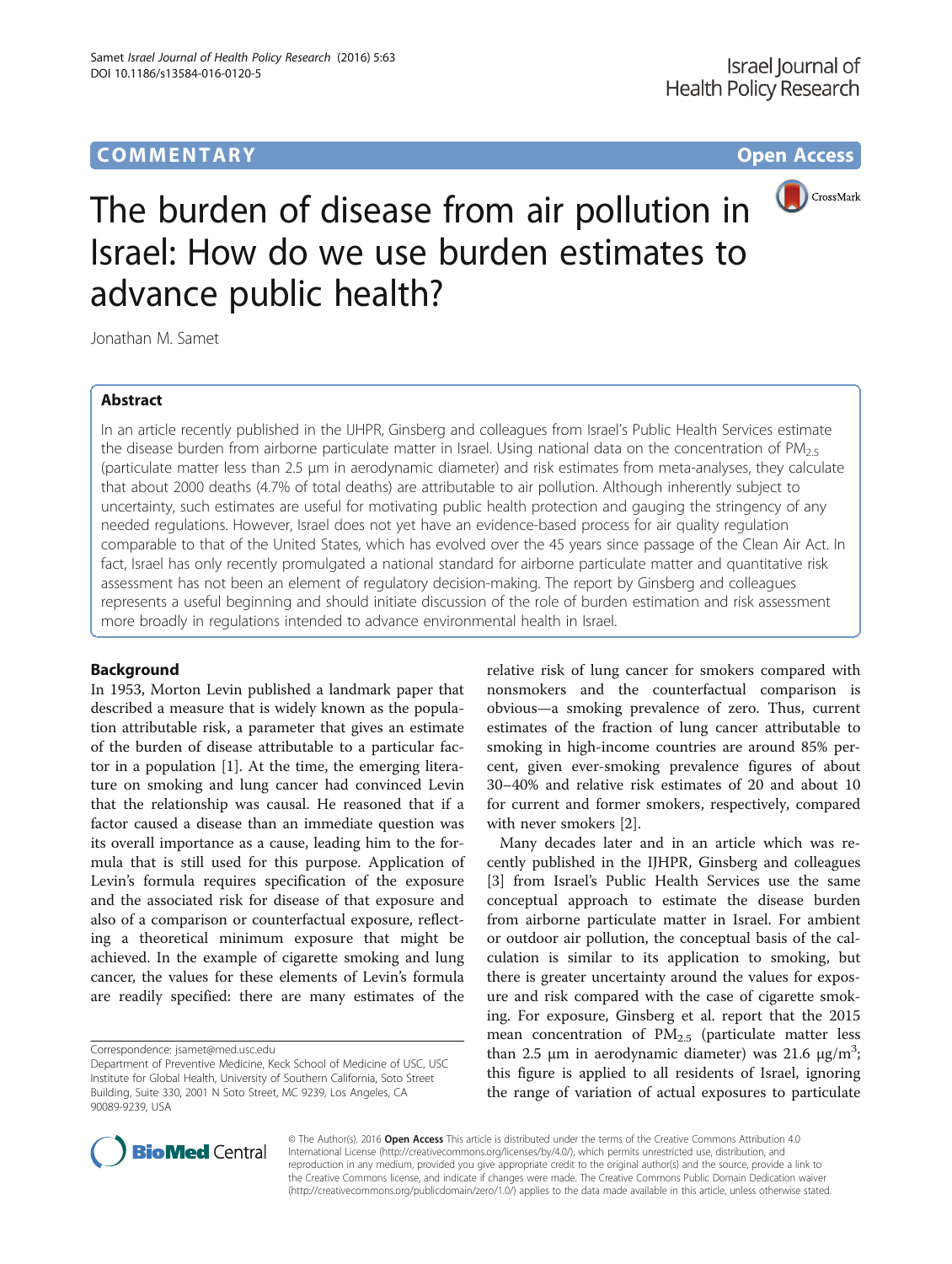matter across the population. Another key matter is the selection of a counterfactual value for Israel; on this choice, the authors default to the World Health Organization (WHO) methodology cited, which incorporates comparison values ranging from 5.8 to 8.8 μg/  $m<sup>3</sup>$  [\[4](#page-2-0)]. The choice of the counterfactual value is critical in interpreting the findings: is it achievable? or, does it represent a goal, such that the burden estimated exceeds what might be achieved through practicable measures for exposure reduction? For the United States, as the Environmental Protection Agency has examined potential revision of the National Ambient Air Quality Standard (NAAQS) for ozone, there has been substantial controversy concerning the appropriate counterfactual background concentration for risk assessment, given the natural production of ozone and the long-range transport of ozone into the United States [\[5\]](#page-2-0). For  $PM_{2.5}$ , justification of a particular counterfactual value for Israel is problematic, given the country's geography and the extent of pollution transport into the country. Thus, through air quality management within the country, Israel may not be able to reach the WHO counterfactual values through national actions alone.

The other element of the calculation is the selection of risk values for the adverse effects of air pollution; these are in the form of percentage change in risk for disease in relation to  $PM_{2.5}$  concentration. One challenge faced by Ginsberg and colleagues was the selection of the risk coefficients, which ideally would come from locallybased investigations. The authors addressed this challenge, lacking locally generated estimates, by turning to various systematic reviews and meta-analyses related to air pollution and the associated risks for the specific diseases for which burden was to be calculated. Their selection methods are described, although not with the detail needed to replicate fully their approach. An important issue is the generalizability of the findings of the risk estimates, which come from studies of populations outside of Israel, to the population of Israel. This generalization of the risk estimates is further complicated by the substantial diversity of the Israeli population. Meta-analyses of epidemiological studies of the health effects of air pollution generally show variation in risks among studies [[6\]](#page-2-0). Thus, the selection of particular risk estimates for burden estimation is an inevitable and not readily quantified source of uncertainty.

The approach taken by Ginsberg and colleagues deviates from that used by the World Health Organization and the Global Burden of Disease program [\(http://](http://www.healthdata.org/gbd) [www.healthdata.org/gbd\)](http://www.healthdata.org/gbd). Burden estimates made by these entities for the major disease outcomes are based on so-called integrated exposure-response functions (IER) developed for ALRI (acute lower respiratory infections), lung cancer, COPD (chronic obstructive pulmonary disease), and cardiovascular disease. These IER functions are based on a combined analysis of multiple relevant data sets; for example, bringing together data on active and passive smoking and air pollution for lung cancer, COPD and cardiovascular disease [\[7\]](#page-2-0). In estimating global disease burden, the IER risk relationships are applied uniformly across all countries, potentially not appropriately capturing risk for some countries.

## How are burden estimates used?

The initial use of attributable risk calculation for cigarette smoking established one paradigm for policy application: use of burden estimates as an imperative for action. In the United States, the burden of premature death from active and passive smoking has been closely tracked and served as a reminder of the need for sustained and aggressive tobacco control. Burden estimation has now become a global tool, used by the WHO and the Global Burden of Disease (GBD) initiative at the Institute for Health Metrics and Evaluation in the United States [[4, 8](#page-2-0)]. The GBD estimates have provided an understanding of the comparative importance of different contributors to disease burden and changes in these contributions over time. In the GBD 2013 estimates, ambient air pollution and household air pollution, have surprising prominence; ambient air pollution accounts for 4.2 million attributable deaths or 12% of total deaths of disease burden while the count for household air pollution is 2.9 million deaths or 5% of the total. There are an additional 250,000 deaths attributable to ozone. For Israel, the GBD estimate of attributable deaths for 2013 to ozone and particulate matter is 2250 or about 5% of total deaths [[8\]](#page-2-0).

For decades, quantitative risk assessment has been used for decision-making concerning environmental hazards in the United States and elsewhere. As codified in the "Red Book", a 1983 report from the US National Academy of Science, quantitative risk assessment has four components: hazard identification (does an agent pose a risk?), dose–response (how does risk vary with exposure or dose?), exposure assessment (what is the distribution of exposure to the agent?), and risk characterization (what is the risk posed to the population) [[9\]](#page-2-0). The latter component is conceptually comparable to burden estimation as implemented by Ginsberg and colleagues. As described below, quantitative risk assessment is incorporated into the process used in the United States for NAAQS revision.

Why have Ginsberg and colleagues, who work for a national public health agency made estimates of disease burden associated with ambient air pollution? The estimates are offered with the rationale that "Measuring the burden of disease from air pollution is important not just for advocacy but also as a first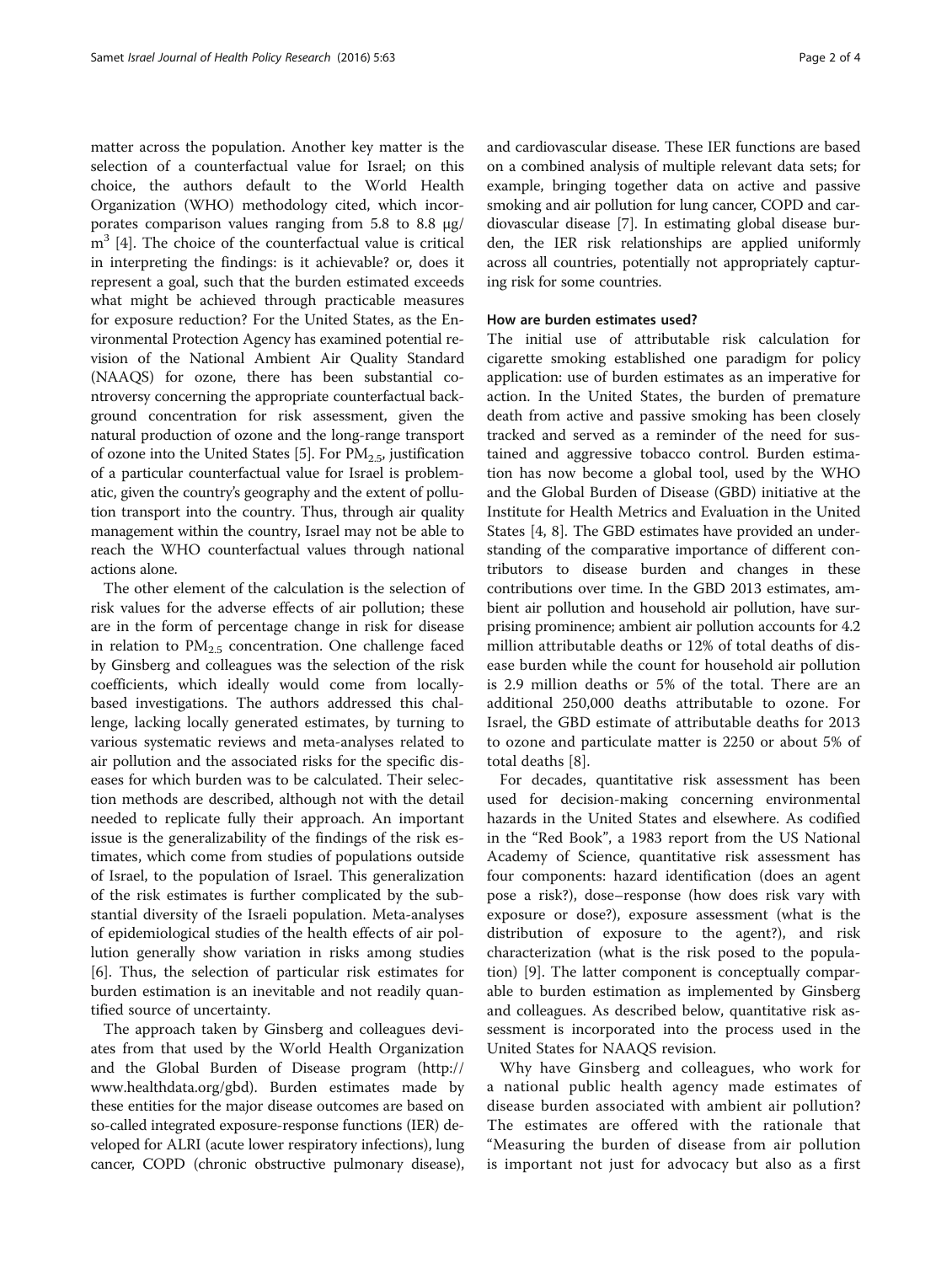<span id="page-2-0"></span>step towards carrying out a full cost-effectiveness analysis in order to prioritise technological interventions that are available to reduce air pollution…" The results are used to justify a conclusion that the burden from air pollution "…cries out for the establishment of an inter-ministerial plan to identify and implement those intervention strategies that are costeffective…" This call for strategies for air quality management in Israel assumes that the burden is too high and can be reduced. Given that the models used for burden estimation are linear without threshold, air pollution will necessarily contribute to disease burden; from the policy perspective, one complicated matter is what level of burden is to be avoided through air quality management and what residual burden that cannot be controlled is acceptable? This is a societal judgment that is generally made through precedent, still lacking in Israel. The total calculated by Ginsberg et al. of about 2000 deaths constitutes 4.7% of total deaths in Israel in 2015, comparable to the GBD estimate. They have judged that figure to warrant action.

Experience from the United States documents one way to use the burden estimates for air quality regulation. The calculations of avoidable burden have now been incorporated into the process for revising the NAAQS. In a multi-step process of evidence translation, a risk and exposure assessment is carried out to estimate the extent to which potential changes in the NAAQS would reduce burden and also the burden of disease remaining if the revised NAAQS were achieved [5]. In revising the NAAQS, the Administrator of the Environmental Protection Agency considers the public health benefits and the residual disease burden for alternative values of the standard [\[10](#page-3-0)]. Costs do not figure directly in the Administrator's decision, raising the question as to how the results of a "full cost-effectiveness analysis" would be used in decision-making in Israel. Doing so would require guidance on the parameters of cost-effectiveness suitable for the context of decision-making in Israel.

## Conclusions

Israel does not yet have an evidence-based process for air quality regulation comparable to that of the United States, which has evolved over the 45 years since passage of the Clean Air Act. In fact, Israel has only recently promulgated a national standard for airborne particulate matter and quantitative risk assessment has not been an element of regulatory decision-making [[11\]](#page-3-0). The report by Ginsberg and colleagues represents a useful beginning and should initiate a discussion of the role of burden estimation and risk assessment more broadly in regulations intended to advance environmental health in Israel. The findings point to the need to set out on an agenda for air quality management, as called for by Ginsberg et al.

## Acknowledgements

None.

#### Funding None.

### Availability of data and materials

Not applicable.

## Author's information

Jonathan M. Samet, M.D., M.S. is Distinguished Professor and Flora L. Thornton Chair of the Department of Preventive Medicine at the USC Keck School of Medicine of USC and Director, USC Institute for Global Health. He is trained in internal medicine, pulmonary diseases and epidemiology. Dr. Samet's research has addressed active and passive smoking and the effects of inhaled pollutants both indoors and outdoors.

#### Commentary on

Ginsberg, Gary M., Ehud Kaliner and Itamar Grotto: Mortality, Hospital Days and Expenditures Attributable to Ambient Air Pollution from Particulate Matter in Israel. Israel Journal of Health Policy Research 2016, 5:51. doi[:10.1186/s13584-016-0110-7](http://dx.doi.org/10.1186/s13584-016-0110-7).

### Competing interests

The author declares that he has no competing interests.

#### Consent for publication

Yes.

### Ethics approval and consent to participate Not applicable.

## Received: 11 November 2016 Accepted: 24 November 2016 Published online: 16 December 2016

### References

- 1. Levin ML. The Occurrence of Lung Cancer in Man. Acta Unio Int Contra Cancrum. 1953;9(3):531–41. Print.
- 2. U.S. Department of Health and Human Services. The Health Consequences of Smoking–50 Years of Progress: A Report of the Surgeon General. Atlanta: Department of Health and Human Services, Centers for Disease Control and Prevention, National Center for Chronic Disease Prevention and Health Promotion, Office on Smoking and Health; 2014. Print.
- 3. Ginsberg Gary M, Ehud K, Itamar G. Mortality, Hospital Days and Expenditures Attributable to Ambient Air Pollution from Particulate Matter in Israel. Israel Journal of Health Policy Research. 2016;5:51. Print.
- 4. World Health Organization. "Public Heath, Environmental and Social Determinants of Health (Phe)". 2016. www. who. int/phe/health\_topics/ outdoorair/databases/en. October 11 2016.
- 5. U.S. Environmental Protection Agency. Health Risk and Exposure Assessment for Ozone - Final Report. Research Triangle Park: Office of Air and Radiation. Office of Air Quality Planning and Standards. Health and Environmental Impacts Division. Risk and Benefits Group; 2014. Print.
- 6. Hamra GB, et al. Outdoor Particulate Matter Exposure and Lung Cancer: A Systematic Review and Meta-Analysis. Environ Health Perspect. 2014;122(9): 906–11. Print.
- 7. Burnett RT, et al. An Integrated Risk Function for Estimating the Global Burden of Disease Attributable to Ambient Fine Particulate Matter Exposure. Environ Health Perspect. 2014;122(4):397–403. Print.
- 8. Global burden of Disease Study 2013 Collaborators. Global, Regional, and National Age-Sex Specific All-Cause and Cause-Specific Mortality for 240 Causes of Death, 1990–2013: A Systematic Analysis for the Global Burden of Disease Study 2013. Lancet. 2015;385(9963):117–71. Print.
- 9. National Research Council Committee on the Institutional Means for Assessment of Risks to Public, Health. Risk Assessment in the Federal